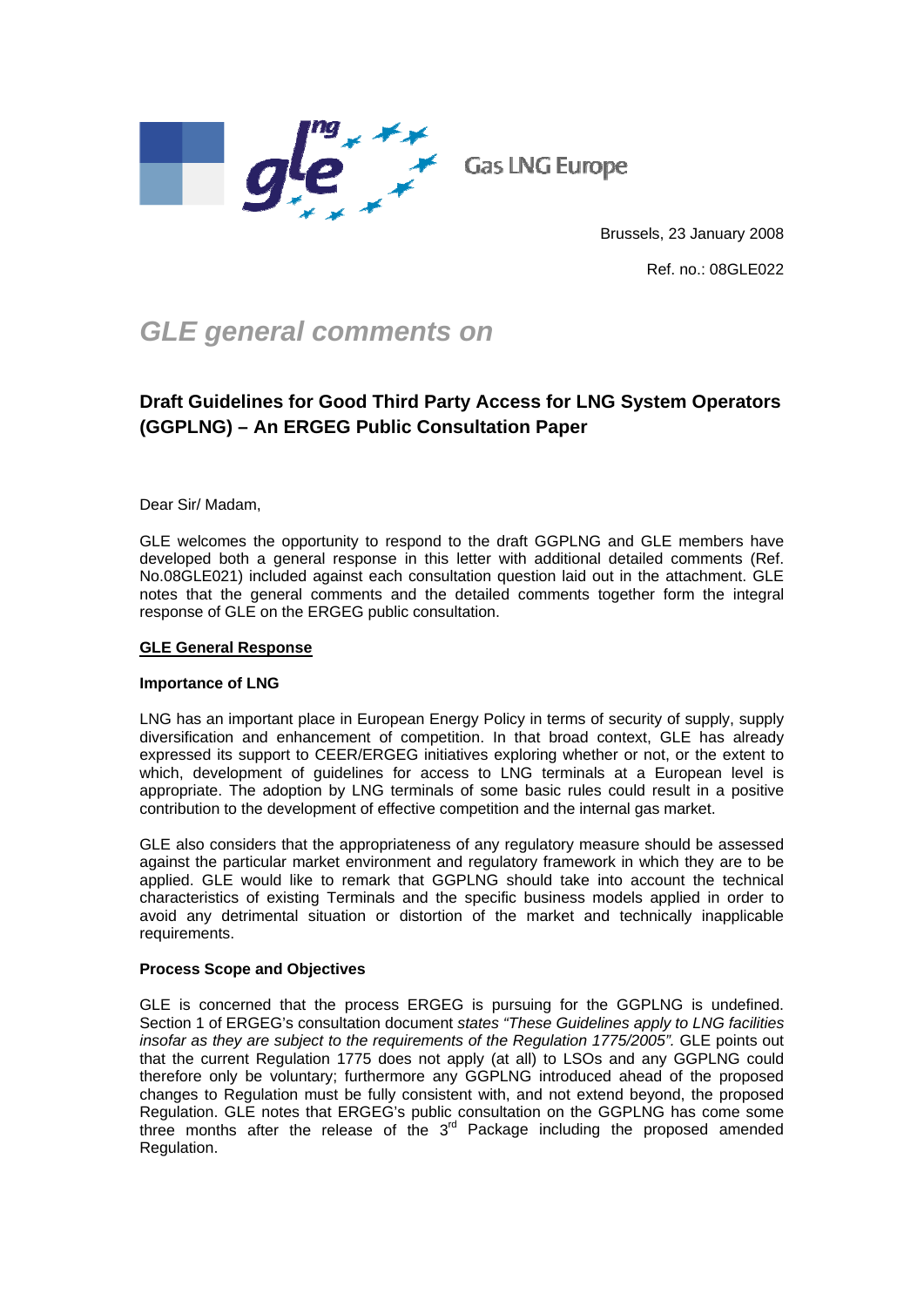Finally the GGPLNG (as implied by its title) should be limited to guidelines for LSOs, but in several respects it appears the GGPLNG are being used as a vehicle to develop the powers of NRA's. This is inappropriate as the powers of NRA's are described in the Directive and changes to those powers may only be amended by legislation involving the appropriate due process.

GLE questions the value of introducing voluntary guidelines which are unlikely to be adopted whilst uncertainty remains on the scope of any amended Regulation. It is also not clear to what extent ERGEG has taken into account the proposals included in the  $3<sup>rd</sup>$  Package. Throughout the consultation document, numerous references are made to the proposal for a Regulation amending Regulation 1775/2005, e.g. in footnotes 7, 8, 9, 10, 11, 12, 13, 14 and 15. However, the consultation document notes that:

"Before the approval of the modification of the Regulation this could serve as non binding guidelines. For this reason, the paper is structured according to the said EU Regulation, and does not repeat what is already stated in the Regulation. In addition to the present proposal, ERGEG may have additional comments on the LNG provisions contained in the EC's  $3<sup>rd</sup>$  package."

Any GGPLNG produced on the strength of ERGEG's consultation must be seen to be taking into account the current form of Regulation applied in each Member State as well as the technical characteristics and specific business models of existing Terminals as there is no sense in producing a "common" document which for regulatory, contractual or technical reasons could not in fact be implemented by all. In GLE's view these features must if taken into account by ERGEG, necessarily limit the scope and objectives for the GGPLNG. Implementation by all will be best served through a document which is realistic, recognises the market forces already in play and enables parties, including NRA's in each relevant Member State, to be able to quickly agree the basis and schedule for implementation.

Most importantly perhaps, GLE believes that the TPA obligation cannot be specified (in terms of market products and services) beyond the most general of principles if it is to ensure common implementation whilst also permitting adaptation of products and services in an evolving LNG market. It is GLE's view currently that the amendment proposed to Regulation 1775/2005 would not produce the same level of market inflexibility as would result were the GGPLNG included in its current form.

# **Harmonisation: What Place in Regulatory Priorities for the Internal Market?**

ERGEG gives the impression that it believes the requirements for TPA and harmonisation are inseparable ("TPA/harmonisation"). GLE sees the risk that over emphasis on harmonisation in European LNG could produce negative effects in the development of business models in the LNG sector not suitable to the market needs. LNG terminals are operating in a Global LNG Market where available regasification capacity increasingly exceeds that of LNG production capacity. Business models may vary considerably; in some LNG terminals compete with each other in others not. The services and market products that are offered must be allowed to evolve to meet the market needs.

If European LNG terminals appear "attractive" to LNG suppliers they are likely to be making a more significant contribution to the supply efficiency of the internal gas market. LSO's (in conjunction with existing capacity holders) will wish to ensure that TPA can operate so that available LNG supplies can be best matched to available capacity. This is the same as saying that the nature of products and services being offered to a competitive LNG supply market should not be so unduly constrained as to arbitrarily exclude any terminal destination as a choice for a potential LNG supplier.

Hence GLE believes that TPA should not be specified (harmonised) beyond the level of general principles in order to allow development of products and services by each operator and/or its primary capacity users. For instance GLE believes that each LSO should be able to

-

<span id="page-1-0"></span><sup>1</sup> Underline added.